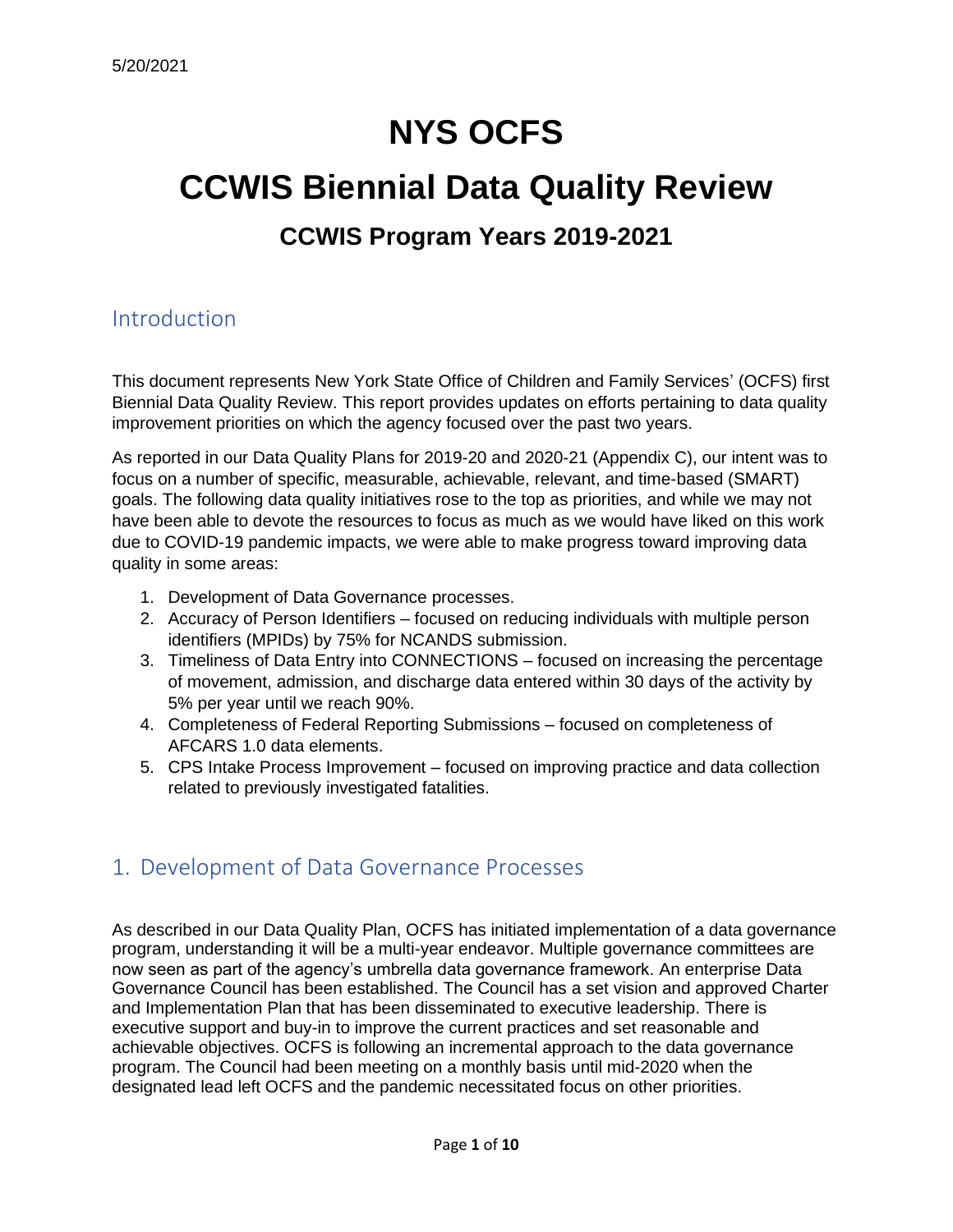OCFS is following a non-invasive approach to establishing a more formal data governance program by integrating the existing governance teams: Reporting/Data Warehouse governance; CCWIS governance; Data Leaders Team; CONNECTIONS system governance; and collaboration sub-committees such as with NYC Administration for Children's Services (ACS) and the Council of Family and Child Caring Agencies (COFCCA), all of which are described in our Data Quality Plan.

The Data Governance Council will begin to convene regularly again by mid-2021.

# 2. Accuracy of Person Identifiers

The most significant data quality issue in CONNECTIONS is the existence of Multiple Person Identifiers (multiple PIDs or MPIDs). Each person within CONNECTIONS should have a singular PID; however, for many reasons, new PIDs are created for persons already in the system. (Most commonly, individuals become known to the system through a CPS hotline call, where identifying information may not yet be known and individuals cannot be confidently related to an existing person in the system.) The existence of multiple PIDs impacts the health and safety of children as a child or parent/caretaker's full history may not be connected. The existence of multiple PIDs will also impact data exchanges with other state and local systems.

In the fall of 2019, a renewed effort was begun to raise awareness of the importance of reducing MPIDs, preventing the creation of MPIDs, and maintaining proper practice around searching, relating, and merging in CONNECTIONS. A Multiple PID workgroup was started, consisting of local district and state staff, to share pain points associated with MPID remediation work and share suggestions and tips to the overarching goal of reducing the number of multiple PIDs in CONNECTIONS. Part of the objective of the group was to also establish one, preferably two, multiple PID specialists within each district to work on merging and thus reducing multiple PIDs. Through the workgroup, a number of system enhancements were identified, where automation can support this work and detail and aggregate reports could be improved. In addition, opportunities to improve existing training curricula were identified.

- Work has been done over the past two years to improve the data reports used to quantify multiple PIDs. One report near completion, will show the number of multiple PIDs in a district in relation to the number of open CONNECTIONS stages for that district. This will give the state a better idea of a district's progress in truly reducing their multiple PID workload and set expectations and performance metrics.
- Changes have been made to CONNECTIONS system to help reduce the creation of multiple PIDs. A pop-up message was added when an edit is made to an existing person's name, which reminds the worker to perform another person search to make sure this person does not exist in the system and conduct a person merge if they do. Another implemented CONNECTIONS change was to add the apartment number to the person search results. This will help narrow down potential person matches in large urban districts.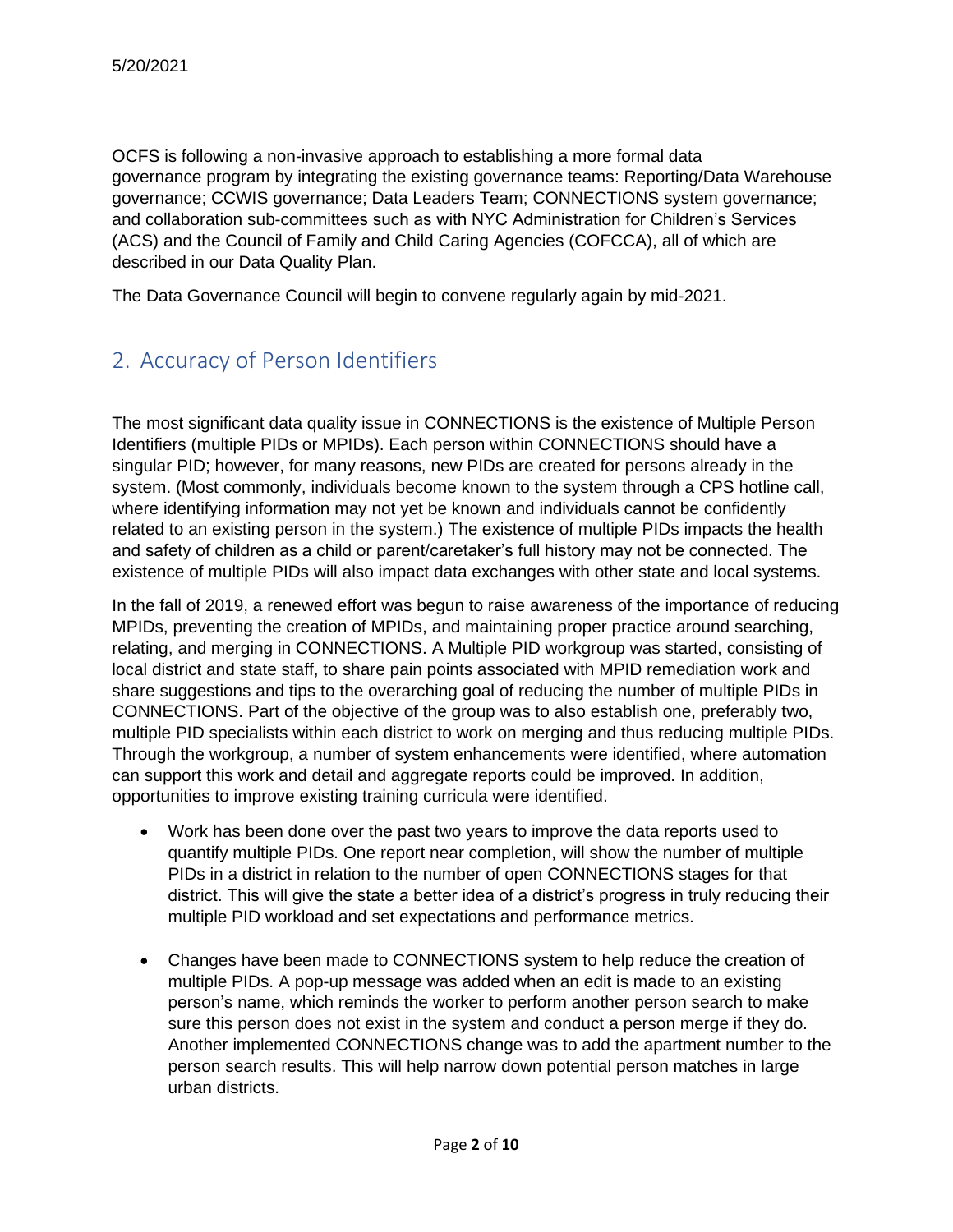- CONNECTIONS currently provides a multiple PID report (MPR) that the multiple PID specialists in each district can use to review and remediate multiple PID situations. The issue with the report is that it is purely a system output; it does not allow workers to flag or mark individuals that appear to be duplicates but are not or who may be the same person but cannot be merged. (Examples of situations that require more than a simple report include twins with almost exactly the same name; pre- and post-adoptive PIDs; and persons with duplicate identifiers brought in from an external system.) A change request has been submitted and is still to be scheduled, that will provide users with a multiple PID workload section within CONNECTIONS where they can work through the multiple PID remediation. The goal is to create a module where users can see the multiple PIDs, mark those confirmed to not be duplicate persons, flag their status and compare person data, to make the merging process more productive for the users.
- As far as training and development around multiple PIDs, OCFS has worked closely with the State University of New York Professional Development Program (PDP) to develop a new WebEx training, *Performing Person Merges and Splits in CONNECTIONS*. The training, which started in early 2021, is being offered for 8-10 sessions a month for local district staff. Also, additions have been made to the OCFS CONNECTIONS website to add a Multiple PIDs and Person Maintenance section. This site contains resources for MPID work, and we continue to develop resources, including frequently asked questions (FAQ) for different users of CONNECTIONS.

The five boroughs of New York City account for approximately 70% of the multiple PIDs in New York State. Below is data on the improvement made in NYC in a period of over two years, reflecting a 32% reduction:

| <b>Borough</b>                | <b>Bronx</b> | <b>Brooklyn</b> | <b>Manhattan</b> | Queens | <b>Staten</b> |
|-------------------------------|--------------|-----------------|------------------|--------|---------------|
|                               |              |                 |                  |        | <b>Island</b> |
| <b>MPIDs July 2018</b>        | 2,952        | 1,416           | 9,314            | 2,162  | 614           |
| <b>MPIDs February 2021</b>    | . 794        | 886             | 7,636            | 857    | 64            |
| <b>Improvement by Borough</b> | .158         | 530             | 1,678            | 1,305  | 550           |
| % Improvement by Borough      | 39%          | 37%             | 18%              | 60%    | 90%           |

#### **Total Multiple PID improvement in New York City:**

|                                | <b>Total NYC MPIDs</b> |
|--------------------------------|------------------------|
| <b>MPIDs July 2018</b>         | 16,458                 |
| <b>MPIDs February 2021</b>     | 11,237                 |
| <b>Overall NYC Improvement</b> | 5,221                  |
| % Overall NYC Improvement      | 32%                    |

OCFS continues to make positive strides in reducing multiple PIDs and the progress of this work is being reported to executive level within the agency. Updates are shared at monthly OCFS CCWIS Webinars attended by local district and voluntary agency liaisons, as well as NYC CONNECTIONS Stakeholder meetings. Information around best-practice and training is shared at these meetings.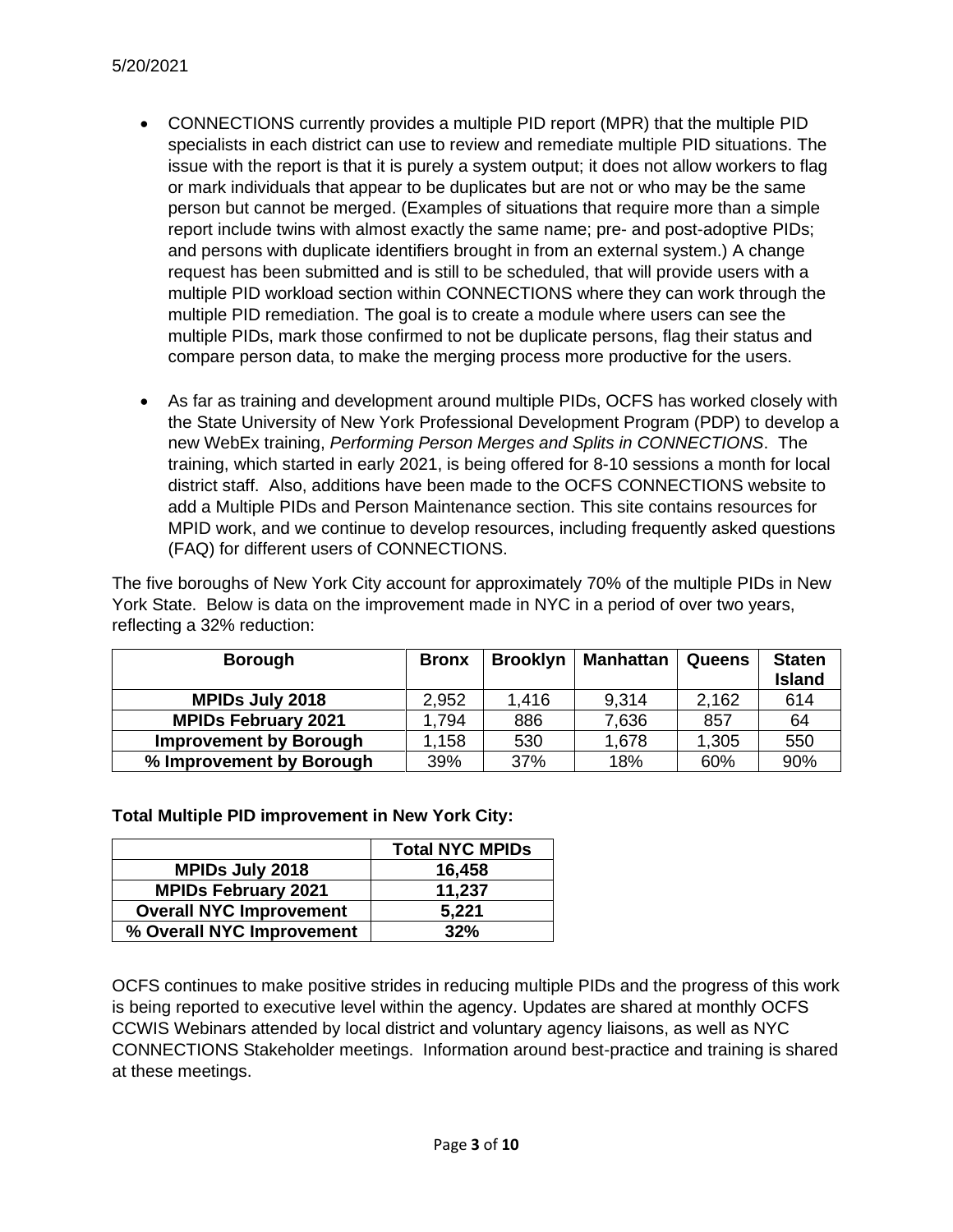In the coming year, improved reports will be available for counties, and we expect to institute a periodic monitoring mechanism to review the percent change in MPIDs, develop thresholds, and reasonable and incremental goals for each county with significant issues in this area.

## 3. Timeliness of Data Entry into CONNECTIONS

As part of its initial data quality plan submitted in 2019, OCFS established a series of SMART goals related to movement entries. In accordance with OCFS Administrative Directive (15- OCFS-ADM-25) which directs local districts to enter all foster care movements into CONNECTIONS within 30 days, OCFS set a goal of having 90% of all admissions, movements, and discharges recorded within 30 days. Timeliness of movement entry was selected as a priority area as delayed movement entry can negatively impact real-time service provision, performance monitoring and federal reporting. For example, under Family First Prevention Services Act (FFPSA), children entering a Qualified Residential Treatment Program (QRTP) must have a comprehensive assessment completed within 30 days of program admission and a court review within 60 days. To support caseworkers in meeting these deadlines, OCFS is building into CONNECTIONS a series of system "ticklers" to remind workers of approaching deadlines. If a child's movement record is not entered promptly, caseworkers and their supervisors will not receive these important reminders and may fail to complete tasks on time. Similarly, failure to enter foster care discharge activity within required timeframes can impact CFSR permanency metrics, making it appear that children remain in care when in fact permanency was obtained.

#### Baseline Data:

While the OCFS administrative directive requiring movement entry within 30 days was issued in 2015, data analyses completed at the time of our initial Data Quality Plan submission revealed room for improvement. Between 2015 and 2018, timeliness of all types of movement entry was substantially below the desired target of 90%. Just over two-thirds of new admissions were entered within 30 days, with annual performance ranging between a low of 68% and a high of 71%. Discharges followed a similar pattern with timeliness ranging from an annual low of 69% to a high of 74%. Timely entry was better for all other movement types (e.g., absences, transfers) but still below expectations, with 81-85% of movements entered in the desired 30 days.

Based on these results, OCFS set a goal of increasing the timeliness of data entry by 5% each year, resulting in the following incremental performance targets for the current review period:

|                      | <b>Percentage of Documented Movements Entered within 30 Days</b> |     |     |  |  |  |  |
|----------------------|------------------------------------------------------------------|-----|-----|--|--|--|--|
| <b>Movement Type</b> | Baseline Average (2015-2018)<br>2020 Target<br>2019 Target       |     |     |  |  |  |  |
| Admissions           | 70%                                                              | 75% | 78% |  |  |  |  |
| <b>Discharges</b>    | <b>71%</b>                                                       | 76% | 81% |  |  |  |  |
| Other                | 83%                                                              | 88% | 90% |  |  |  |  |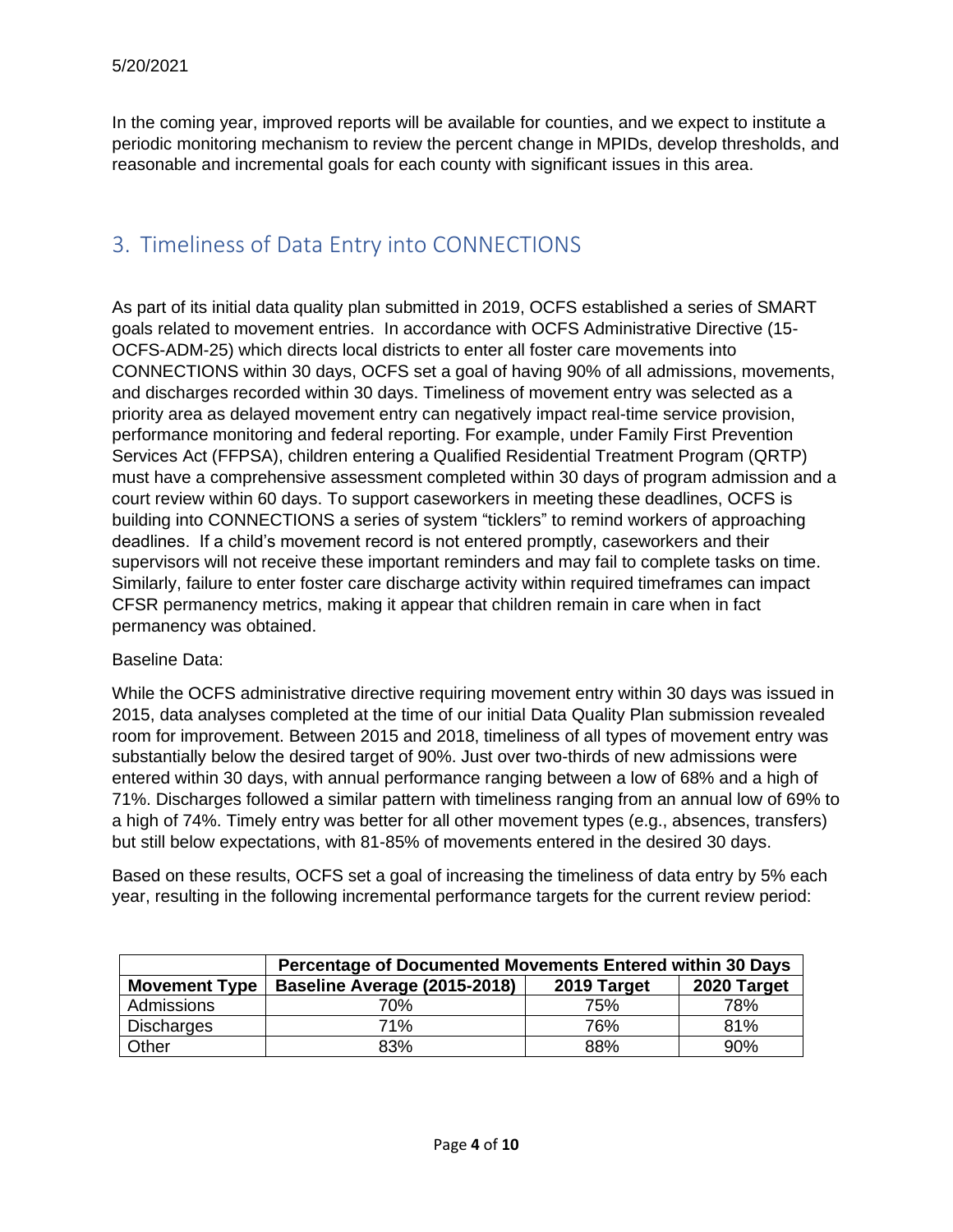#### Quality Improvement Strategy: 2019-2021

To assist in monitoring the timeliness of movement entries, monitoring reports for admissions, discharges and other movement types were created and added to the OCFS Data Warehouse in 2019. These reports provide state and county users with the ability to monitor the number and percentage of movement records entered within 0-30, 31-60 and 60 or more days for a user selected timeframe. The user can also drill down into the report to get a child level list of the movement records included in each outcome metric, along the agency and caseworker associated with the child's case. The intention was that state and county staff would use these reports to monitor overall data entry performance and if necessary, identify specific agencies/workers experiencing challenges with timely entry.

#### Current Status:

All outcomes are monitored on a quarterly basis after the minimum 90-day follow-up period has passed. As shown below, performance outcomes for admissions and discharges remained within baseline ranges throughout the current review period, while other movements declined slightly. Timeliness outcomes appear to be trending upward in Q2 of 2020, though this trend may dissipate as additional late entries are added as the year continues.

|             |               | <b>Admissions</b> |                    | <b>Discharges</b> |                |       | <b>All Other Movement Codes</b> |                |       |       |
|-------------|---------------|-------------------|--------------------|-------------------|----------------|-------|---------------------------------|----------------|-------|-------|
|             |               |                   | $\epsilon$ =30Days |                   | $\leq$ =30Days |       |                                 | $\leq$ =30Days |       |       |
|             |               | <b>TOTAL</b>      | N                  | $\frac{9}{6}$     | <b>TOTAL</b>   | N     | $\frac{9}{6}$                   | <b>TOTAL</b>   | N     | %     |
| <b>YEAR</b> | <b>QTR</b>    |                   |                    |                   |                |       |                                 |                |       |       |
| 2019        |               | 2,169             | 1,544              | 71.2%             | 1,987          | 1,371 | 69.0%                           | 9461           | 7664  | 81.0% |
|             | $\mathbf{2}$  | 2,171             | .522               | 70.1%             | 2,324          | 1,685 | 72.5%                           | 10484          | 8359  | 79.7% |
|             | 3             | 2,105             | 1,441              | 68.5%             | 2,096          | 1,494 | 71.3%                           | 11445          | 9137  | 79.8% |
|             | 4             | 1,929             | 1,350              | 70.0%             | 2,147          | 1,439 | 67.0%                           | 9101           | 6766  | 74.3% |
|             | <b>Annual</b> | 8,374             | 5,857              | 69.9%             | 6,567          | 4,618 | 70.3%                           | 40491          | 31926 | 78.8% |
| 2020        |               | 2,005             | 1,414              | 70.5%             | 1,728          | 1,155 | 66.8%                           | 8592           | 6699  | 78.0% |
|             | $\mathbf{2}$  | 1,220             | 896                | 73.4%             | 1,065          | 787   | 73.9%                           | 6553           | 5184  | 79.1% |

Based on these results, timeliness of data entry remains a priority area for OCFS and will be carried over as an area of focus for the 2021-2023 biennial data quality review. Obtaining 90% timeliness of entry for all movement codes will be maintained as a data quality goal.

Quality Improvement Strategy: 2021-2023

As noted earlier, emergence of the COVID-19 pandemic in early 2020 led to a pause for many data quality efforts. Thus, while the new data reporting was made available within the OCFS Data Warehouse in 2019, outreach efforts aimed at educating regional and county staff about the reports and how to best utilize them to improve practice did not occur. During the 2021- 2023 review period, OCFS intends to create a movement quality workgroup that will focus on improving both the timeliness and accuracy of movement data. Workgroup members will likely include staff from the Bureau of Research, Evaluation and Performance Analytics, PQI and Data, Connections Implementation leads, and regional office. The group will develop a strategy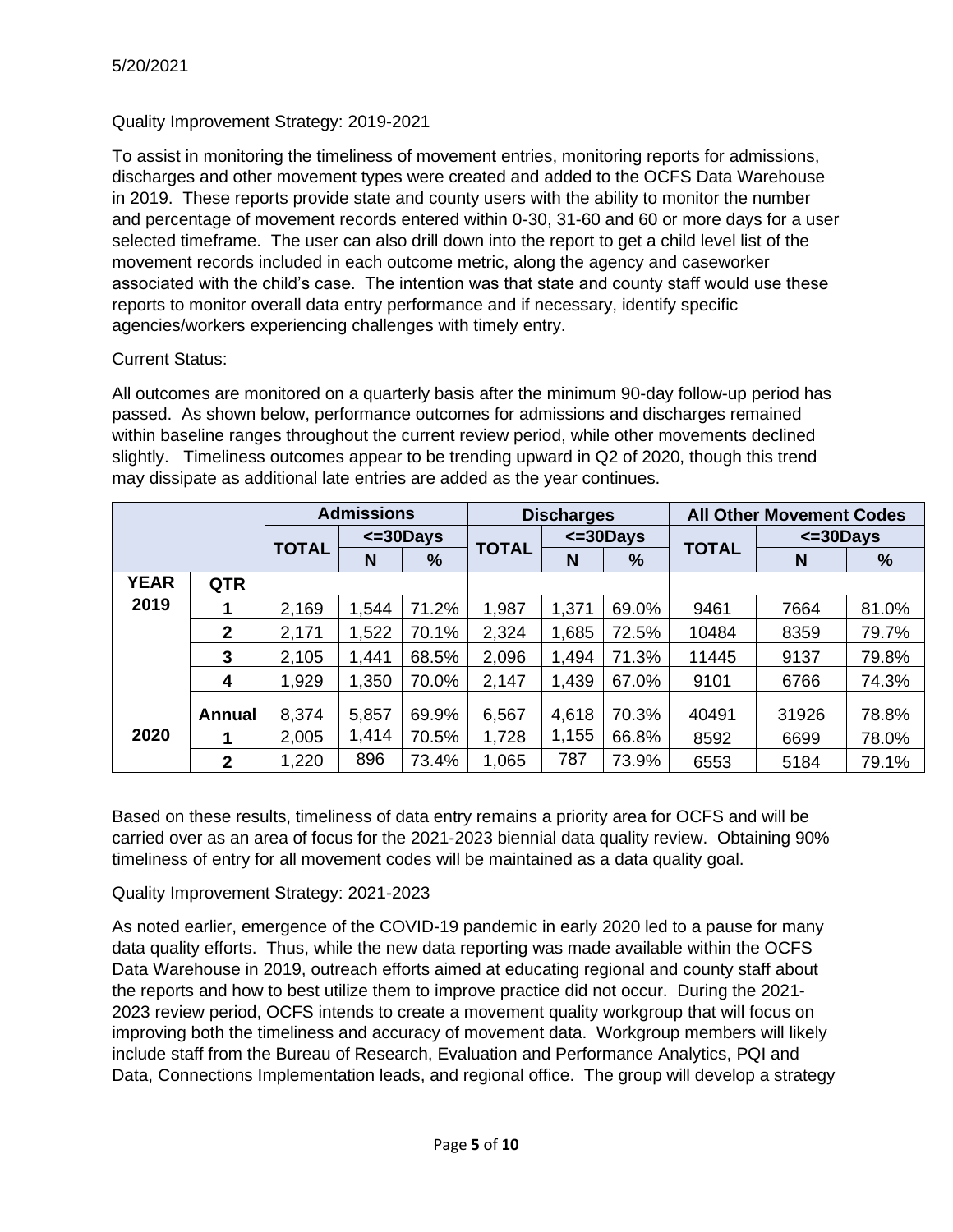for report dissemination and use and explore whether technical assistance or additional training is needed.

## 4. Completeness of Federal Reporting Submissions

Submission of complete and accurate data elements in all required federal data submissions, such as the Adoption and Foster Care Reporting System (AFCARS), is an agency priority. Comprehensive, quality data is fundamental to the production of meaningful outcome metrics and practice analysis, and failure to meet federal standards can result in federal action, such as the imposition of a program improvement plan or fiscal penalty. OCFS is seeking to improve the quality of its AFCARS reporting by reducing to zero the number of data elements that are flagged as missing values for more than 10% of reported cases.

#### Baseline Data

Following each AFCARS data submission, OCFS receives a report detailing which data elements have failed to meet the missing data standard. As shown in the table below, going into the beginning of the current biennial review period, OCFS was regularly seeing a high number of AFCARS elements flagged for missing data.

| <b>Submission</b><br><b>Period</b> | Number of Data Elements With 10% or More Missing<br>Cases |
|------------------------------------|-----------------------------------------------------------|
| 17A                                |                                                           |
| 17B                                | 20                                                        |
| 18 <sub>A</sub>                    | 27                                                        |
| 18B                                | 14                                                        |
| 19A                                | 24                                                        |

Further drill down on these numbers revealed that several items were consistently problematic across submissions, including child's race, manner of removal, and prior adoption history (see below). Missing clinical diagnoses were also identified as an emerging data issue. This is due to the recent modifications of the rules for assigning case values to these elements. The changes were made to meet ACF expectations under the agency's AFCARS Improvement Plan. These elements were therefore targeted for initial outreach and remediation efforts with local staff responsible for data entry.

| % of AFCARS Cases Missing Data by Case Element and Submission File |       |       |       |            |            |  |  |
|--------------------------------------------------------------------|-------|-------|-------|------------|------------|--|--|
| <b>Submission File</b>                                             | 17A   | 17B   | 18A   | <b>18B</b> | <b>19A</b> |  |  |
| Child Race                                                         | 10.3  | 11.37 | 11.53 | 11.09      |            |  |  |
| <b>Clinical Diagnosis</b>                                          | ۰     | ۰     |       | ٠.         | 15.07      |  |  |
| <b>Prior Adoption</b>                                              | 35.33 | 36.20 | 29.91 | 16.19      | 10.55      |  |  |
| <b>Manners of Removal</b>                                          | 16.21 | 10.80 | 10.38 |            |            |  |  |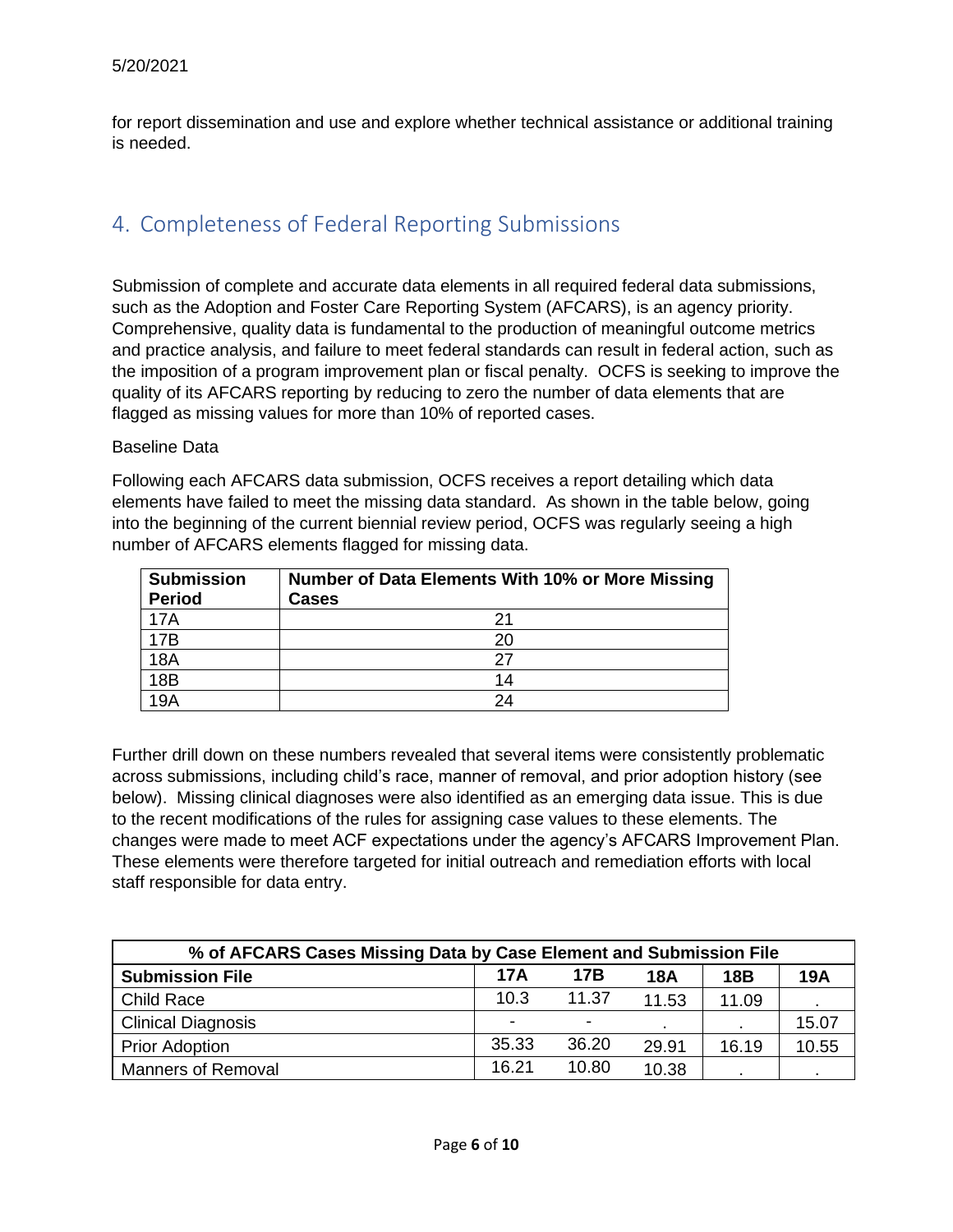#### Quality Improvement Strategy: 2019-2021

CONNECTIONS elements used for federal reporting are earmarked within the data system with a red "\$" icon. This icon appears on the screens workers use during their daily case management activities to alert staff to the importance of completing these items. In 2019, OCFS expanded the data quality tools surrounding our targeted AFCARS items to include monitoring reports available to state, regional and local district staff through the OCFS data warehouse. Developed reports allow users to select prior or current AFCARS reporting period and returns an aggregate summary of all children known to be in foster care during that period of time that are missing responses one or more targeted items, such as prior adoption history, manner of removal and permanency planning goal. Users can then drill down to get a child level view for their county, including child's name, case identifiers, and responsible parties (case planner, case manager, agency). A similar report was developed for children with missing clinical diagnoses.

Following the release of these reporting functions, improvement efforts shifted to educating users about the availability of the reports and getting them to use them as a proactive monitoring tool. Reports were highlighted in the OCFS Data Warehouse newsletter, shared with OCFS CONNECTIONS Implementation Leads and Regional Office staff, and tip sheets with step by step instructions and screen shots detailing where and how users should be entering the required items in CONNECTIONS were developed. In December 2020, the Deputy Commissioner of Child Welfare and Community Services released a letter to all LDSS Commissioners and agency Executive Officers reminding them of the AFCARS submission dates and encouraging them to utilize both reports in the months prior to submission to address missing elements. Attached to the letter was the tip sheet.

During the 2020-21 period, a second round of AFCARS missing data elements reports was slated for development with the data warehouse. These reports were to focus on other elements frequently failing the compliance requirements: permanency hearing review dates, freed dates, termination of parental rights, and foster parent marital status. Work on these reports was delayed due staffing resources working on high priority COVID-19 pandemic-related monitoring but will resume and continue during the next reporting period.

#### Current Status:

The table below adds the performance for each of these AFCARS elements for the submissions during the current review period. Progress has been made in the reporting on the sex of the child and manner of removal elements, which have been persistently below the 10% threshold compared to the baseline. Significant reduction in the missing data can also be found in the reporting of prior adoption history, though improvement is still needed. Likewise, clinical diagnoses remain problematic, and will be carried forward into the next biennial review. As noted above, focus will also shift to other items emerging with high missing rates during the period: caretaker family structure, TPR dates. Separate efforts also made to understand how the reporting of caretaker and foster parents' marital status, which is not required by AFCARS, subsequently affects the reporting of family structure.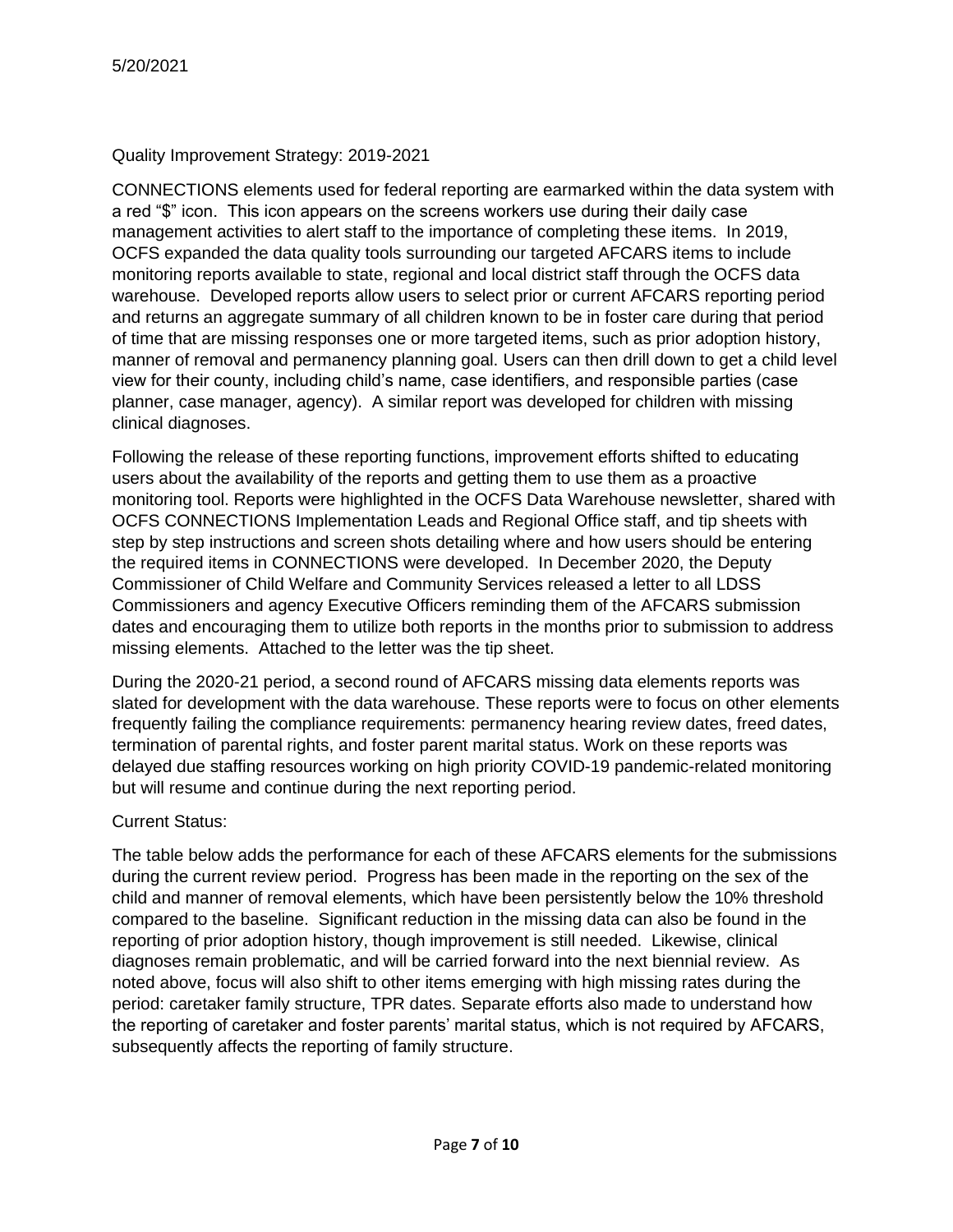| % of AFCARS Cases Missing Data by Case Element and Submission File |            |       |            |            |       |            |       |  |
|--------------------------------------------------------------------|------------|-------|------------|------------|-------|------------|-------|--|
| <b>Submission File</b>                                             | <b>17A</b> | 17B   | <b>18A</b> | <b>18B</b> | 19A   | <b>20A</b> | 20B   |  |
| Child Race                                                         | 10.3       | 11.37 | 11.5       |            |       |            |       |  |
|                                                                    |            |       | 3          | 11.09      |       |            |       |  |
| <b>Clinical Diagnosis</b>                                          |            |       |            |            | 15.07 | 16.53      | 15.94 |  |
|                                                                    | 35.33      | 36.20 | 29.9       |            |       |            |       |  |
| <b>Prior Adoption</b>                                              |            |       |            | 16.19      | 10.55 | 14.72      | 11.99 |  |
| Manners of                                                         | 16.21      | 10.80 | 10.3       |            |       |            |       |  |
| Removal                                                            |            |       | 8          |            |       |            |       |  |
| <b>Caretaker Family</b>                                            |            |       |            |            |       |            |       |  |
| <b>Structure</b>                                                   |            |       | ٠.         |            | 36.83 | 34.43      | 33.62 |  |
| <b>Father TPR Date</b>                                             |            |       |            |            | 12.96 | 14.70      | 13.18 |  |

Quality Improvement Strategy: 2021-2023

OCFS intends to maintain improving the comprehensiveness of AFCARS items as an agency priority. Beginning October 1, 2022, the new AFCARS 2.1 rules go into effect. These rules modify some of the existing AFCARS elements and introduce many new ones. OCFS has formed a workgroup to focus on preparing the agency and the field for the transition. The group is led by the OCFS Bureau of Research, Evaluation and Performance Analytics, and includes staff from multiple OCFS divisions concerned with data quality issues (PQI and Data, CONNECTIONS Implementation Team, ITS, Child Welfare and Community Services, Counsel, Policy, CCWIS). The team meets biweekly to review the gap between current data collection and data quality and the new AFCARS 2.1 requirements. This group will be tasked with considering if/how data collection of current high missing items can be improved through system enhancements, data monitoring tools, training, and policy.

### 5. CPS Intake Process Improvement

While not identified in our last Data Quality Plan as a SMART goal, an issue that had been discussed at OCFS and with our local district partners for several years became a focus area for the agency last year: how previously investigated fatalities are handled.

A previously investigated fatality is a report of the death of a child that has been previously reported to the SCR (New York Statewide Central Register for Child Abuse and Maltreatment) and investigated by CPS in New York State, and for which that previous fatality investigation has been closed, when the report is made again to the SCR. Reports on previously investigated fatalities are commonly referred to as "re-reported fatalities." In recent years, OCFS identified a rise in the number of re-reported fatalities. OCFS is aware that this increase in re-reported fatalities has had a negative impact on families, communities, and CPS staff. The investigation of re-reported fatalities where there are no new concerns or allegations related to the child's death retraumatizes families and the communities that support those families. Secondarily, the heightened requirements for completion of a CPS investigation of a child's death are time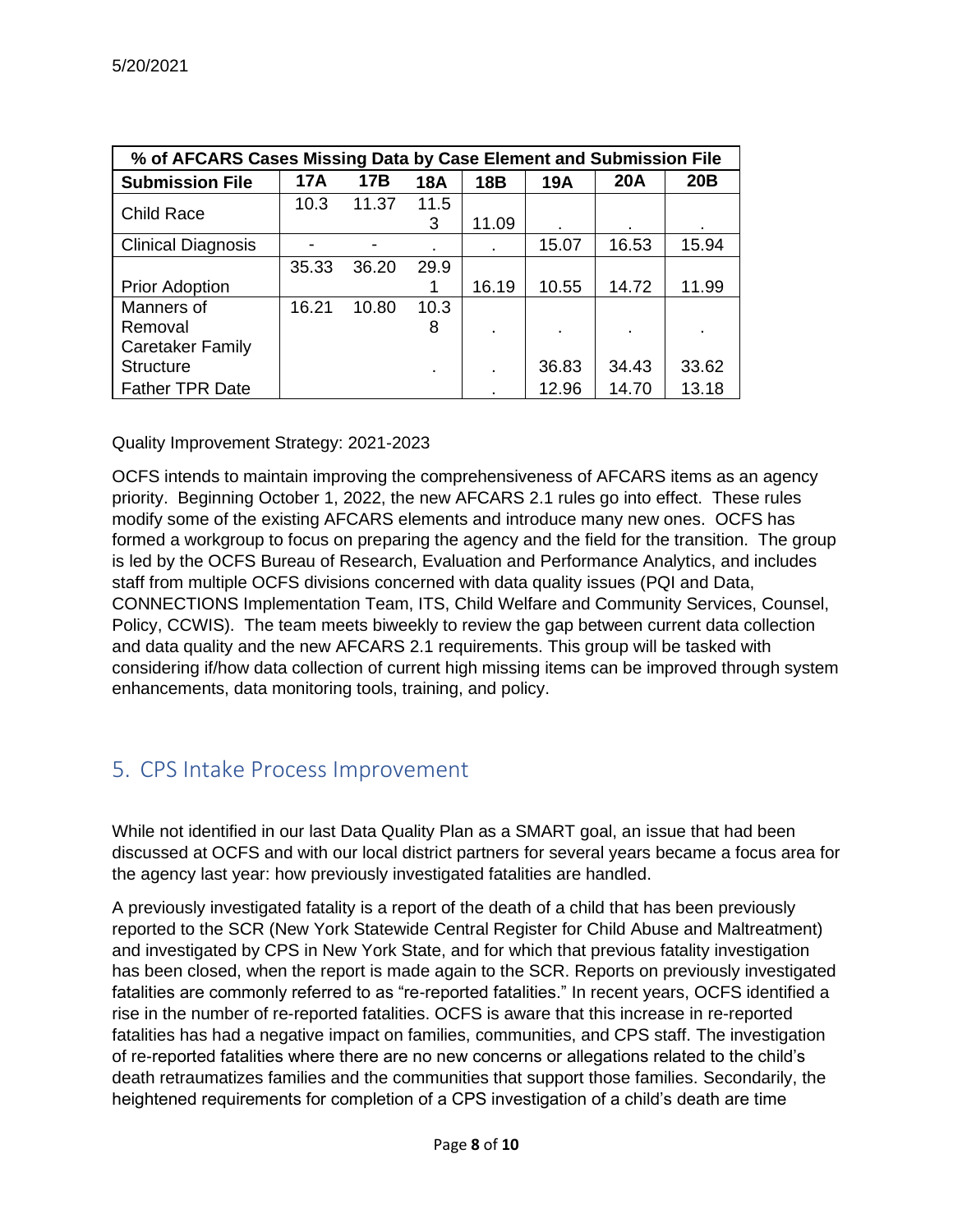consuming and have additional time sensitive requirements that must be completed by CPS staff on a strict schedule. The requirement to continue with the investigatory requirements when there is no new evidence to be gleaned results in the local district CPS inefficiently expending critical resources. That is, another report and investigation with no new allegations related to the death of the child unnecessarily draws from CPS's investigative resources that could be better served promoting the safety and well-being of children involved in open CPS investigations.

The OCFS child fatality review unit team met with four local district CPS units (Erie county, Rockland county, Nassau county, and NYC Administration for Children's Services (ACS)) to discuss this issue. The group met over the course of a year to discuss better ways to handle rereported fatalities while also meeting statutory requirements of the SCR and local districts.

As a result, OCFS implemented a process change and supporting modifications in CONNECTIONS in September 2020. The policy and system were modified such that when a previously investigated fatality is reported and the report meets certain criteria, a new fatality report is not opened, and a new investigation is not required. The re-report is still captured and documented in the system, but in such a way that the family is not retraumatized and workers are not left to complete investigations and meet timeframe mandates unnecessarily. The data quality is cleaner and clearer, and now reflects fatalities more accurately rather than the inflated numbers previously held.

OCFS issued a policy to local districts notifying them of the change. The SCR staff received a formal training and the local district staff were provided informal training and technical assistance by the OCFS child fatality review unit when assistance was needed.

To date, since September 2020, the SCR has registered over 50 previously investigated fatalities using the new process. It is estimated that the previous process took caseworkers approximately 40 hours to handle previously investigated fatalities. The new process takes an estimated 5 hours.

While 2021 statistics are not yet available, a small overall decline in calls counted as re-reports can be seen from mid-2018 through 2020.